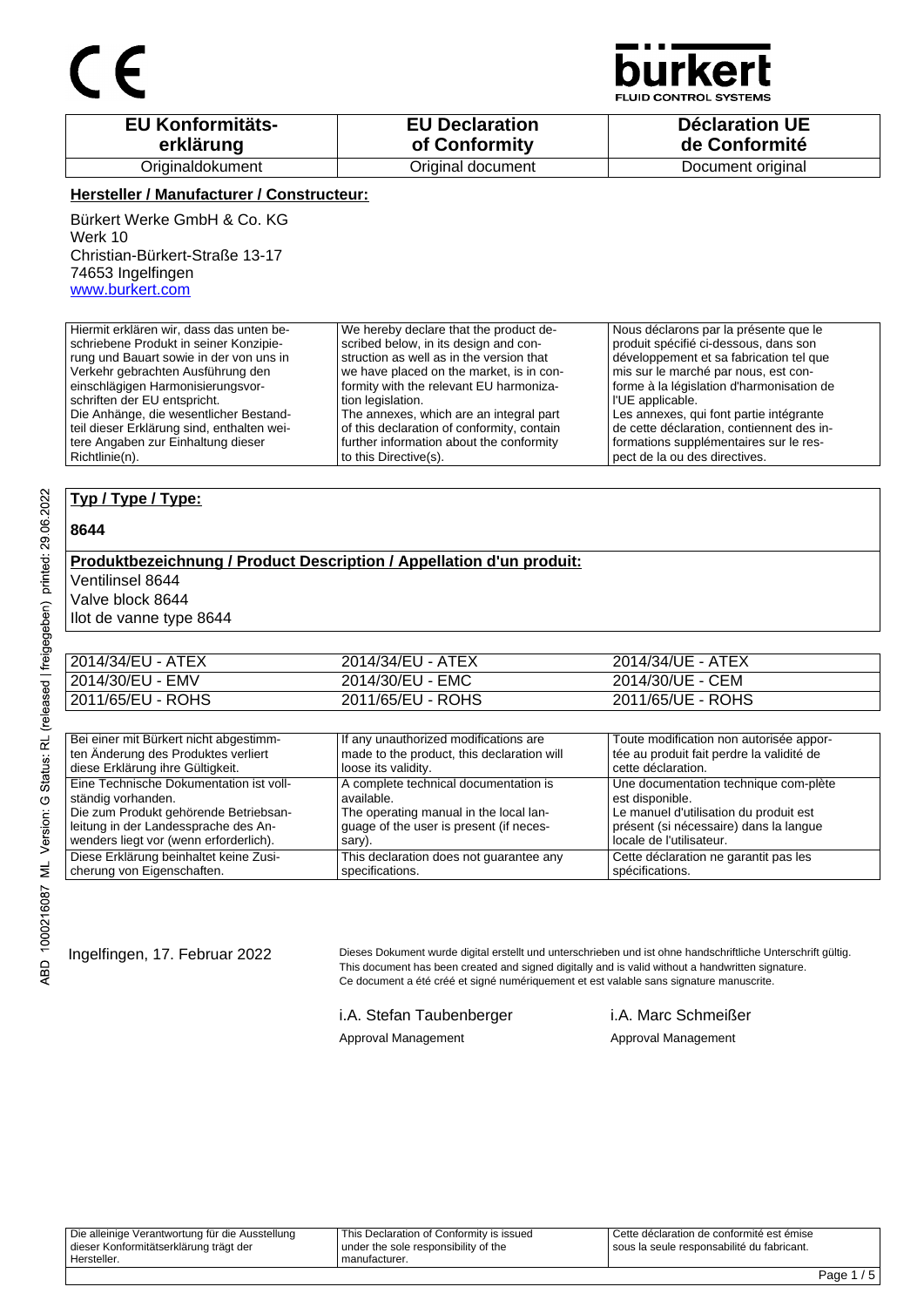



| <b>Anhang ATEX zur</b><br>EU Konformitätserklärung                                 | <b>Annex ATEX for</b><br><b>EU Declaration of Conformity</b>                                                                 | Annexe ATEX à la<br><b>Déclaration UE de</b>                                         |
|------------------------------------------------------------------------------------|------------------------------------------------------------------------------------------------------------------------------|--------------------------------------------------------------------------------------|
| Originaldokument                                                                   | Original document                                                                                                            | Document original                                                                    |
|                                                                                    |                                                                                                                              |                                                                                      |
| 2014/34/EU - ATEX                                                                  | 2014/34/EU - ATEX                                                                                                            | 2014/34/UE - ATEX                                                                    |
|                                                                                    | Reference in the Official Journal of the EU: L 96 dated 29.3.2014                                                            |                                                                                      |
| Typ / Type / Type (Geräteschlüssel / product specification key / clé de produit):  |                                                                                                                              |                                                                                      |
| 8644-**-**-**-**-**-**-000-**-**-**-** (1)                                         |                                                                                                                              |                                                                                      |
| Variabler Code / Variable code / Variable Code:<br>(1)                             |                                                                                                                              |                                                                                      |
|                                                                                    | Gilt nur in Verbindung mit / Only valid in combination with / Est uniquement valable en lien avec: PX18                      |                                                                                      |
|                                                                                    |                                                                                                                              |                                                                                      |
| Der oben beschriebene Gegenstand der                                               | The object of the declaration described                                                                                      | L'objet de la déclaration décrit ci-dessus                                           |
| Erklärung erfüllt die Vorschriften der                                             | above is in conformity with Directive                                                                                        | est conforme à la directive 2014/34/UE                                               |
| Richtlinie 2014/34/EU des Europäischen<br>Parlaments und des Rates vom 26. Februar | 2014/34/EU of the European Parliament<br>and of the Council of 26 February 2014                                              | du Parlement européen et du Conseil du<br>26 février 2014 relative à l'harmonisation |
| 2014 zur Harmonisierung der                                                        | on the harmonisation of the laws of the                                                                                      | des législations des États membres                                                   |
| Rechtsvorschriften der Mitgliedstaaten                                             | Member States relating to equipment                                                                                          | concernant les appareils et les systèmes                                             |
| für Geräte und Schutzsysteme zur be-                                               | and protective systems intended for use                                                                                      | de protection destinés à être utilisés                                               |
| stimmungsgemäßen Verwendung in ex-                                                 | in potentially explosive atmospheres.                                                                                        | en atmosphères explosibles.                                                          |
| plosionsgefährdeten Bereichen.                                                     |                                                                                                                              |                                                                                      |
| Nur gültig in Verbindung mit der EX-<br>Kennzeichnung des Gerätes!                 | Only valid in combination with the<br>EX-marking of the equipment!                                                           | Uniquement valable en liaison avec le<br>marquage EX de l'appareil!                  |
| Das Gerät kann eingesetzt werden ge-                                               | The device can be used in accordance                                                                                         | Le dispositif peut être utilisé conformé-                                            |
| mäß den auf dem Typschild und in der                                               | with the data given on the nameplate                                                                                         | ment aux indications de la plaque signa-                                             |
| Betriebsanleitung angegebenen Daten.                                               | and in the operating instructions.                                                                                           | létique et dans la notice d'utilisation.                                             |
| Die Schutzziele der Niederspannungs-                                               | The protection objectives of the low                                                                                         | Les objectifs de sécurité de la Directive                                            |
| richtlinie 2014/35/EU wurden eingehal-                                             | Voltage Directive 2014/35/EU are com-                                                                                        | Basse Tension 2014/35/UE ont été ob-                                                 |
| ten.                                                                               | plied with.                                                                                                                  | servés.                                                                              |
|                                                                                    |                                                                                                                              |                                                                                      |
| Für die Bewertung wurden folgende                                                  | For evaluation of the conformity, the                                                                                        | Pour l'évaluation de la conformité, les                                              |
| Normen herangezogen (wenn anwend-                                                  | following standards were consulted                                                                                           | normes suivantes ont été utilisées (le                                               |
| bar):                                                                              | (if applicable):                                                                                                             | cas échéant):                                                                        |
| EN 60079-0:2012+A11:2013, EN 60079-15:2010                                         |                                                                                                                              |                                                                                      |
| Das genannte Produkt ist bescheinigt                                               | The product is certified by the Notified                                                                                     | Le produit est certifié par l'organisme                                              |
| durch die Notifizierte Stelle:                                                     | Body:                                                                                                                        | notifié:                                                                             |
|                                                                                    | Name und Anschrift der Notifizierten Stelle:/ Name and Address of the notified body:/ Nom et adresse de l'organisme notifié: |                                                                                      |
|                                                                                    | PTB Physikalisch-Technische                                                                                                  |                                                                                      |
|                                                                                    | Bundesanstalt                                                                                                                |                                                                                      |
|                                                                                    | Bundesallee 100                                                                                                              |                                                                                      |
|                                                                                    | 38116 Braunschweig, Germany                                                                                                  |                                                                                      |
|                                                                                    |                                                                                                                              |                                                                                      |
| EU-Baumusterprüfbescheinigung Nr.:                                                 | EU Type Examination Certificate No.:                                                                                         | Attestation d'examen UE de type Non.:                                                |
|                                                                                    | PTB 15 ATEX 2001 X, 19.04.2016                                                                                               |                                                                                      |

| l sind zu beachten                      | I documentation have to be observed.   | avec le produit doivent être respectées.    |  |
|-----------------------------------------|----------------------------------------|---------------------------------------------|--|
| der mitgelieferten Produktdokumentation | I installation of the enclosed product | décrites dans la documentation fournie      |  |
| Die Sicherheits- und Einbauhinweise     | The instructions for safety and        | Les consignes de sécurité et d'installation |  |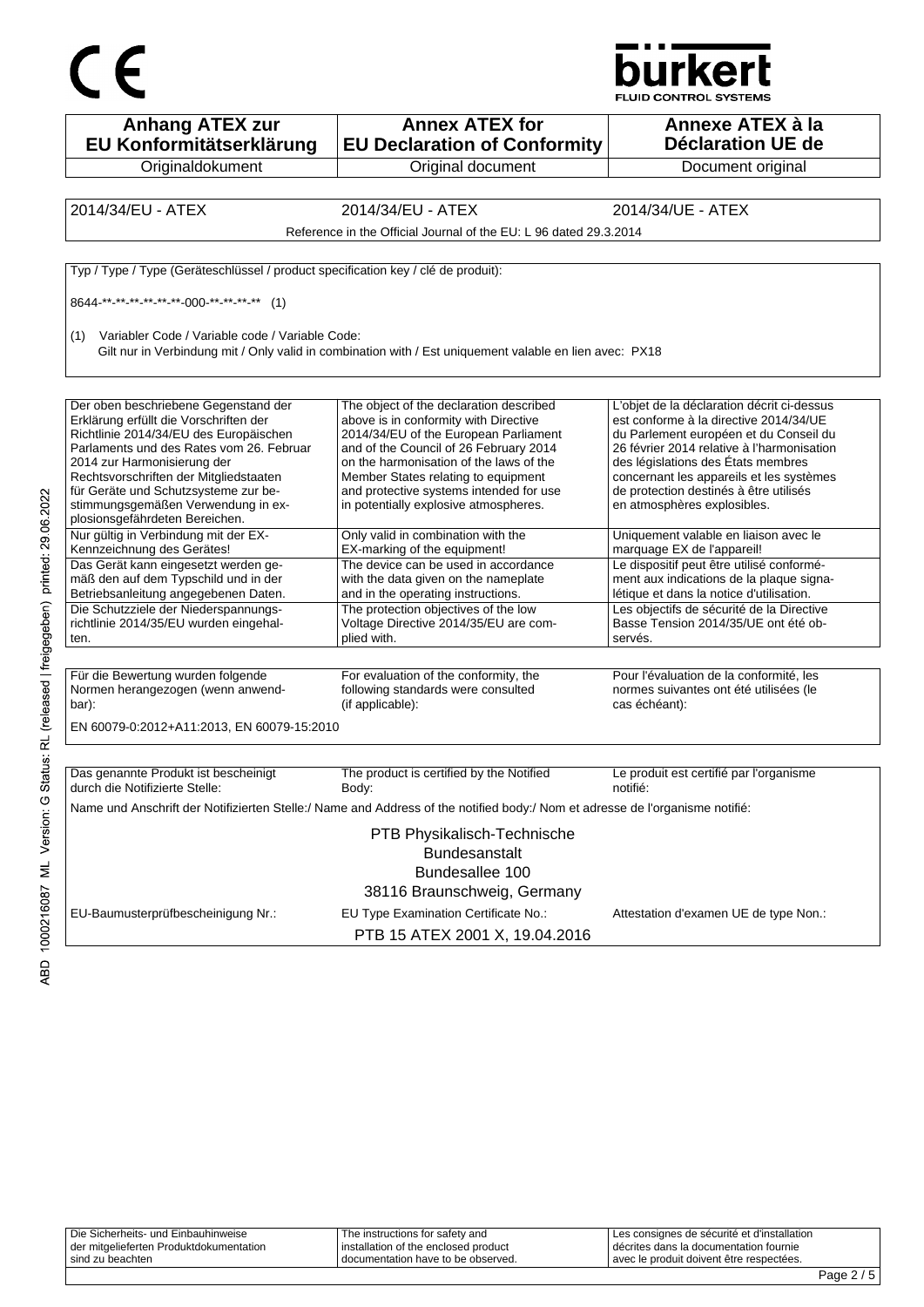



| <b>Anhang ATEX zur</b><br>EU Konformitätserklärung                                                                                                                                                                                                                                                                                                            | <b>Annex ATEX for</b><br><b>EU Declaration of Conformity</b>                                                                                                                                                                                                                                                                              | Annexe ATEX à la<br>Déclaration UE de                                                                                                                                                                                                                                                                                                   |
|---------------------------------------------------------------------------------------------------------------------------------------------------------------------------------------------------------------------------------------------------------------------------------------------------------------------------------------------------------------|-------------------------------------------------------------------------------------------------------------------------------------------------------------------------------------------------------------------------------------------------------------------------------------------------------------------------------------------|-----------------------------------------------------------------------------------------------------------------------------------------------------------------------------------------------------------------------------------------------------------------------------------------------------------------------------------------|
| Originaldokument                                                                                                                                                                                                                                                                                                                                              | Original document                                                                                                                                                                                                                                                                                                                         | Document original                                                                                                                                                                                                                                                                                                                       |
|                                                                                                                                                                                                                                                                                                                                                               |                                                                                                                                                                                                                                                                                                                                           |                                                                                                                                                                                                                                                                                                                                         |
| 2014/34/EU - ATEX                                                                                                                                                                                                                                                                                                                                             | 2014/34/EU - ATEX                                                                                                                                                                                                                                                                                                                         | 2014/34/UE - ATEX                                                                                                                                                                                                                                                                                                                       |
|                                                                                                                                                                                                                                                                                                                                                               | Reference in the Official Journal of the EU: L 96 dated 29.3.2014                                                                                                                                                                                                                                                                         |                                                                                                                                                                                                                                                                                                                                         |
| Typ / Type / Type (Geräteschlüssel / product specification key / clé de produit):                                                                                                                                                                                                                                                                             |                                                                                                                                                                                                                                                                                                                                           |                                                                                                                                                                                                                                                                                                                                         |
| 8644 ** ** ** ** ** ** -000 ** ** ** ** (1)                                                                                                                                                                                                                                                                                                                   |                                                                                                                                                                                                                                                                                                                                           |                                                                                                                                                                                                                                                                                                                                         |
| Variabler Code / Variable code / Variable Code:<br>(1)                                                                                                                                                                                                                                                                                                        | Gilt nur in Verbindung mit / Only valid in combination with / Est uniquement valable en lien avec: PX14                                                                                                                                                                                                                                   |                                                                                                                                                                                                                                                                                                                                         |
| Der oben beschriebene Gegenstand der<br>Erklärung erfüllt die Vorschriften der<br>Richtlinie 2014/34/EU des Europäischen<br>Parlaments und des Rates vom 26. Februar<br>2014 zur Harmonisierung der<br>Rechtsvorschriften der Mitgliedstaaten<br>für Geräte und Schutzsysteme zur be-<br>stimmungsgemäßen Verwendung in ex-<br>plosionsgefährdeten Bereichen. | The object of the declaration described<br>above is in conformity with Directive<br>2014/34/EU of the European Parliament<br>and of the Council of 26 February 2014<br>on the harmonisation of the laws of the<br>Member States relating to equipment<br>and protective systems intended for use<br>in potentially explosive atmospheres. | L'objet de la déclaration décrit ci-dessus<br>est conforme à la directive 2014/34/UE<br>du Parlement européen et du Conseil du<br>26 février 2014 relative à l'harmonisation<br>des législations des États membres<br>concernant les appareils et les systèmes<br>de protection destinés à être utilisés<br>en atmosphères explosibles. |
| Nur gültig in Verbindung mit der EX-<br>Kennzeichnung des Gerätes!                                                                                                                                                                                                                                                                                            | Only valid in combination with the<br>EX-marking of the equipment!                                                                                                                                                                                                                                                                        | Uniquement valable en liaison avec le<br>marquage EX de l'appareil!                                                                                                                                                                                                                                                                     |
| Das Gerät kann eingesetzt werden ge-<br>mäß den auf dem Typschild und in der<br>Betriebsanleitung angegebenen Daten.                                                                                                                                                                                                                                          | The device can be used in accordance<br>with the data given on the nameplate<br>and in the operating instructions.                                                                                                                                                                                                                        | Le dispositif peut être utilisé conformé-<br>ment aux indications de la plaque signa-<br>létique et dans la notice d'utilisation.                                                                                                                                                                                                       |
| Die Schutzziele der Niederspannungs-<br>richtlinie 2014/35/EU wurden eingehal-<br>ten.                                                                                                                                                                                                                                                                        | The protection objectives of the low<br>Voltage Directive 2014/35/EU are com-<br>plied with.                                                                                                                                                                                                                                              | Les objectifs de sécurité de la Directive<br>Basse Tension 2014/35/UE ont été ob-<br>servés.                                                                                                                                                                                                                                            |
| Für die Bewertung wurden folgende<br>Normen herangezogen (wenn anwend-<br>bar):<br>EN 60079-31:2014, EN IEC 60079-0:2018, EN IEC 60079-7:2015+A1:2018                                                                                                                                                                                                         | For evaluation of the conformity, the<br>following standards were consulted<br>(if applicable):                                                                                                                                                                                                                                           | Pour l'évaluation de la conformité, les<br>normes suivantes ont été utilisées (le<br>cas échéant):                                                                                                                                                                                                                                      |
| Das genannte Produkt ist bescheinigt<br>durch die Notifizierte Stelle:                                                                                                                                                                                                                                                                                        | The product is certified by the Notified<br>Body:                                                                                                                                                                                                                                                                                         | Le produit est certifié par l'organisme<br>notifié:                                                                                                                                                                                                                                                                                     |
|                                                                                                                                                                                                                                                                                                                                                               | Name und Anschrift der Notifizierten Stelle:/ Name and Address of the notified body:/ Nom et adresse de l'organisme notifié:                                                                                                                                                                                                              |                                                                                                                                                                                                                                                                                                                                         |
|                                                                                                                                                                                                                                                                                                                                                               | PTB Physikalisch-Technische<br>Bundesanstalt<br>Bundesallee 100<br>38116 Braunschweig, Germany                                                                                                                                                                                                                                            |                                                                                                                                                                                                                                                                                                                                         |
| EU-Baumusterprüfbescheinigung Nr.:                                                                                                                                                                                                                                                                                                                            | EU Type Examination Certificate No.:<br>PTB 13 ATEX 1009 U, 26.08.2013                                                                                                                                                                                                                                                                    | Attestation d'examen UE de type Non.:                                                                                                                                                                                                                                                                                                   |

| sind zu beachten                        | I documentation have to be observed. | avec le produit doivent être respectées.    | $\sim$ $\sim$ |
|-----------------------------------------|--------------------------------------|---------------------------------------------|---------------|
| der mitgelieferten Produktdokumentation | installation of the enclosed product | I décrites dans la documentation fournie    |               |
| Die Sicherheits- und Einbauhinweise     | The instructions for safety and      | Les consignes de sécurité et d'installation |               |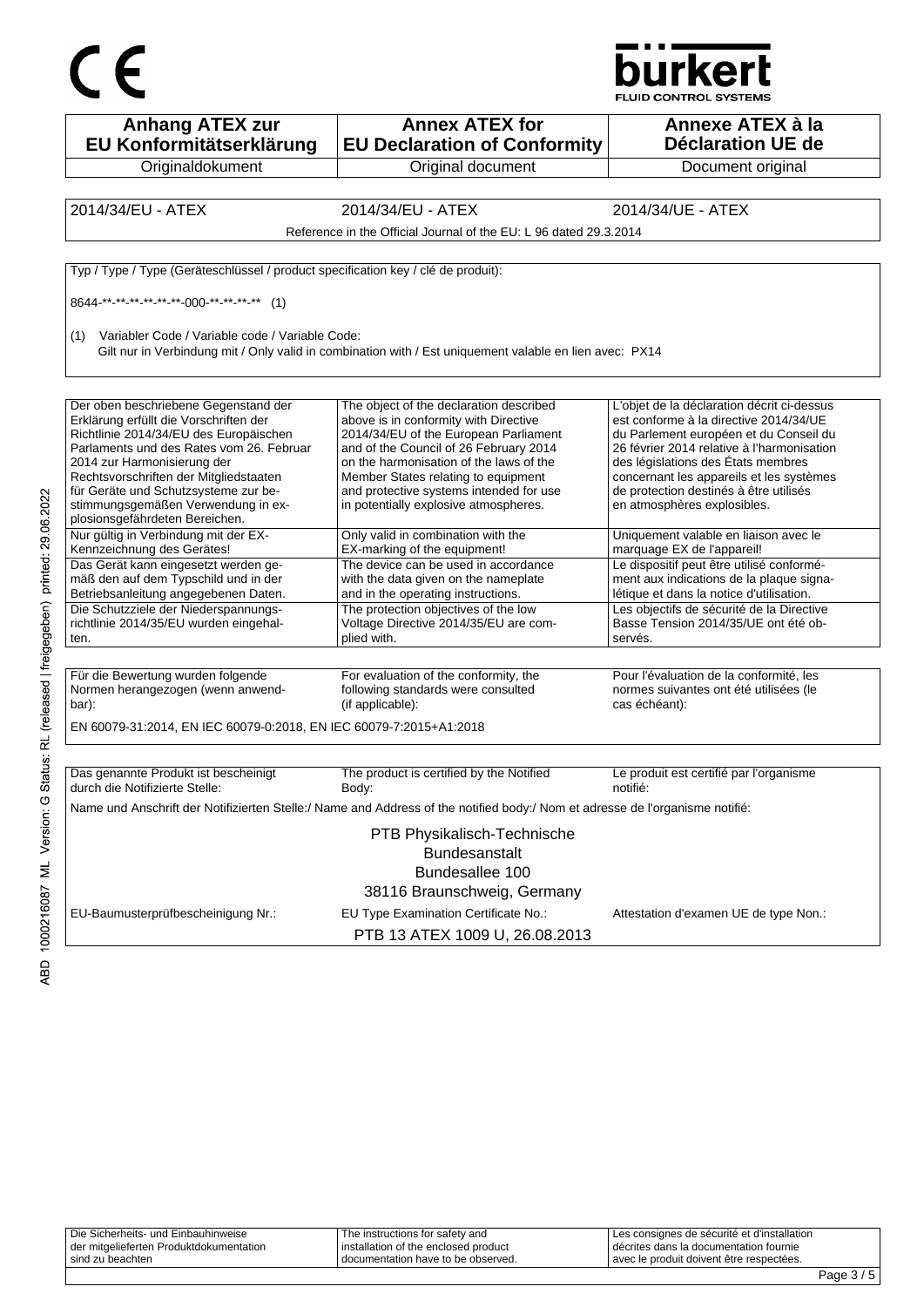# CE



| <b>Anhang EMV zur</b><br>EU Konformitätserklärung                                                                                                                                                                                                                                                   | <b>Annex EMC for</b><br><b>EU Declaration of Conformity</b>                                                                                                                                                                                                                     | Annexe CEM à la<br>Déclaration UE de                                                                                                                                                                                                                                        |
|-----------------------------------------------------------------------------------------------------------------------------------------------------------------------------------------------------------------------------------------------------------------------------------------------------|---------------------------------------------------------------------------------------------------------------------------------------------------------------------------------------------------------------------------------------------------------------------------------|-----------------------------------------------------------------------------------------------------------------------------------------------------------------------------------------------------------------------------------------------------------------------------|
| Originaldokument                                                                                                                                                                                                                                                                                    | Original document                                                                                                                                                                                                                                                               | Document original                                                                                                                                                                                                                                                           |
| 2014/30/EU - EMV                                                                                                                                                                                                                                                                                    | 2014/30/EU - EMC<br>Reference in the Official Journal of the EU: L 96 dated 29.3.2014                                                                                                                                                                                           | 2014/30/UE - CEM                                                                                                                                                                                                                                                            |
| Typ / Type / Type (Geräteschlüssel / product specification key / clé de produit):<br>8644 ** ** ** ** ** ** 000 ** ** ** ** **                                                                                                                                                                      |                                                                                                                                                                                                                                                                                 |                                                                                                                                                                                                                                                                             |
| Der oben beschriebene Gegenstand der<br>Erklärung erfüllt die Vorschriften der<br>Richtlinie 2014/30/EU des Europäischen<br>Parlaments und des Rates vom 26. Februar<br>2014 zur Harmonisierung der<br>Rechtsvorschriften der Mitgliedsstaaten<br>über die elektromagnetische Verträglich-<br>keit. | The object of the declaration described<br>above is in conformity with Directive<br>2014/30/EU of the European Parliament<br>and of the Council of 26 February 2014<br>on the harmonisation of the laws of the<br>Member States relating to electroma-<br>gnetic compatibility. | L'objet de la déclaration décrit ci-dessus<br>est conforme à la directive 2014/30/UE<br>du Parlement européen et du Conseil du<br>26 février 2014 relative à l'harmonisa-<br>tion des législations des États membres<br>concernant la compatibilité électro-<br>magnétique. |
| Für die Bewertung wurden folgende<br>Normen herangezogen (wenn anwend-<br>bar):<br>EN 61000-6-2:2019, EN 61000-6-4:2019                                                                                                                                                                             | For evaluation of the conformity, the<br>following standards were consulted<br>(if applicable):                                                                                                                                                                                 | Pour l'évaluation de la conformité, les<br>normes suivantes ont été utilisées (le<br>cas échéant):                                                                                                                                                                          |